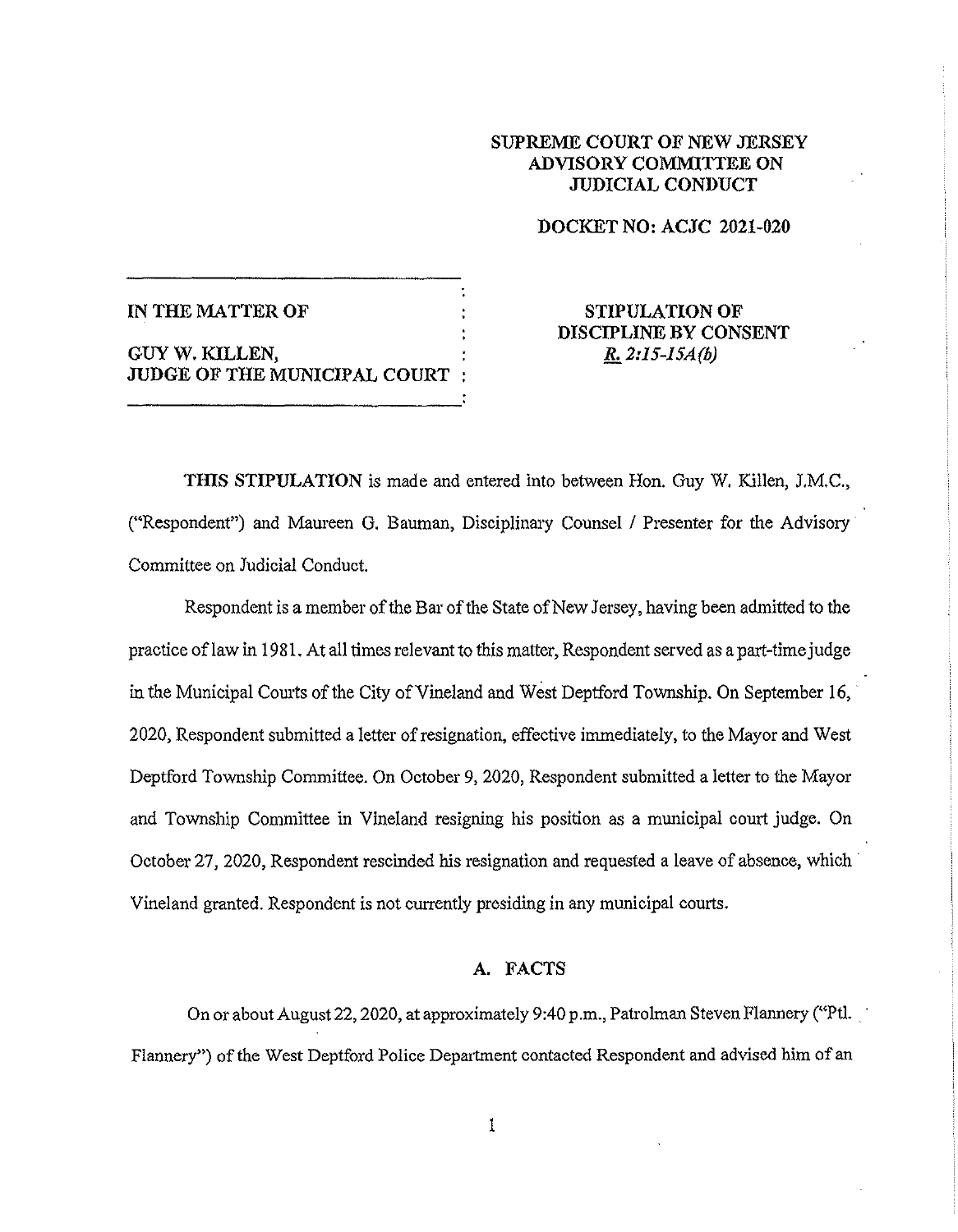incident to which he responded at 7:24 p.m. between K.B.<sup>1</sup> and her ex-husband, David Shields, Jr. ("Shields, Jr."). The incident involved a dispute between K.B. and Shields, Jr. regarding the return of a laptop Shields, Jr. gave their daughter. During this exchange, Shields, Jr. unsuccessfully attempted to prevent K.B. and their children from leaving her house by using his vehicle as a ban'ier and blocking her driveway. K.B. advised Pt!. Flannery that Shields, Jr. was currently living. with his parents in West Deptford. **Exhibits 1, 2; See also Exhibit 4 at TS-24-25.** 

Respondent recognized the name of the defendant, "David Shields, Jr.," who is the son of David Shields, Sr. ("Shields, Sr."), former Mayor of West Deptford. **Exhibit** 7 **at T12-25 thru T13-10.** In his position as Mayor, Shields, Sr. voted on Respondent's initial appointment as the municipal court judge in West Deptford Township in August 1996 and Respondent's reappointments in March 1998 and 2001. Respondent concluded he did not have a conflict handling the matter since Shields, Sr. was no longer Mayor. **Exhibit** 7 **at Tl3-13 thru T14-2.** 

K.B. applied for a TRO and signed a citizen's complaint for criminal trespass against Shields Jr. **Exhibit 3.** At police headquarters, Det. Francis J. Mullin interviewed K.B: and recorded her statement concerning the incident, which was classified as a domestic violence incident. **Exhibits 1, 2.** 

Per Rule 5:7A, Respondent spoke with K.B. who stated that Shields, Jr. owned handguns when they were married and believed that he still owned some of them. **Exhibit** 4 **at TS-3-19.** Ptl Flannery advised Respondent that a Firearms Inquiry in respect of Shields, Jr. revealed two Glock handguns registered to him. Exhibit 4 at T10-15-22. See also Exhibit 1.

Respondent ultimately granted the TRO. Exhibit 4 at T6-3-5, T6-10-6-8. See also Exhibit 3. Per  $N.J.S.A.$  2C:25-21(d)(1)(b), Respondent authorized a warrant to search the residence where

 $<sup>1</sup>$  The victim involved in the matter will be referred to by her initials to maintain the confidentiality of her identity.</sup>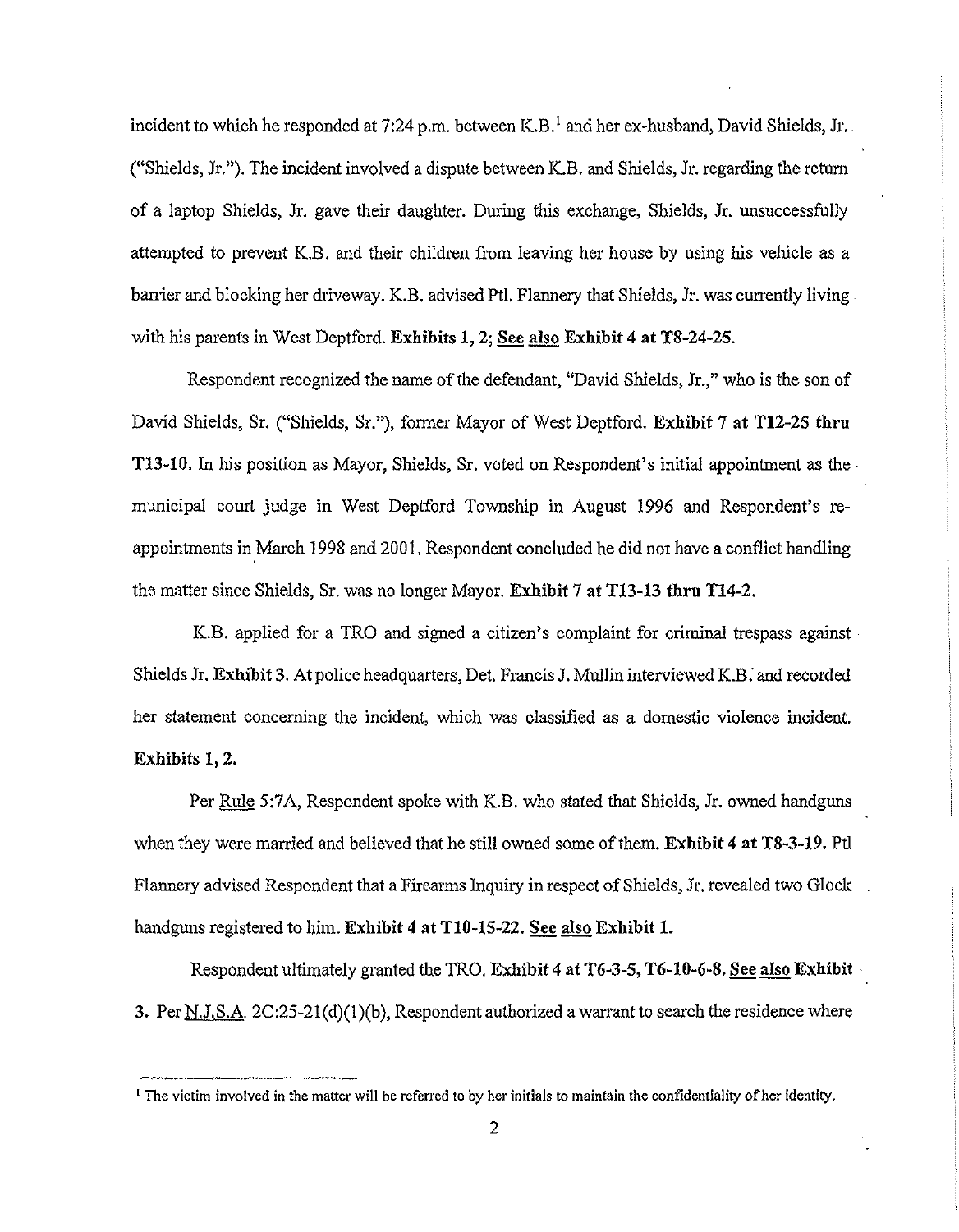Shields Jr. was staying for the seizure of the two Glock handguns and other weapons found at that location. **Exhibit 4 at Tl0-5 thru Tll-13; Exhibit** 7 **at T20-21 tbru T21-12. See also Exhibit 3.** 

Pt!. Flannery and Sergeant John Craig ("Sgt. Craig") proceeded to Shields Sr. 's residence to serve Shields, Jr. with the TRO and conduct a search of the residence. Ptl. Flannery advised Shields, Jr. that K.B. signed a citizen's complaint against him for criminal trespass and was granted a TRO against him. Further, Shields, Jr. was advised that he was not permitted to have any contact with K.B. or their children until the matter was heard in family court. Ptl. Flannery advised Shields, Jr. that Respondent authorized a warrant to search the residence for the seizure of any weapons and firearms for safekeeping as part of the TRO. Shields, Jr. stated the residence was not his and advised the officers that he was going to call his father. Shields Jr. went inside the home and locked the door, precluding the officer's entry into the home. **Exhibit 1.** 

Shields, Jr. eventually permitted the officers entry into the residence. Shields, Jr. denied having any weapons or firearms and asked Sgt. Craig to speak with his father, Shields, Sr. Sgt. Craig spoke with Shields, Sr. via telephone and advised him that Respondent authorized a search of his residence for weapons or firearms. Shields, Sr. confirmed that his son had been living at his residence for the past two weeks, that his son had no firearms in the residence, and confirmed that the two handguns his son owned were previously sold. Shields Sr. stated that he owned several firearms, including some inside his home, and others stored in a large safe kept in his detached garage. Shields, Sr. believed that the contents of the safe should not be seized because the safe was locked and only he had the key. Sgt. Craig advised Shields Sr. that they would be conducting a search of the residence for the seizure of any weapons and firearms for safekeeping as part of the TRO. **Exhibit** 1.

3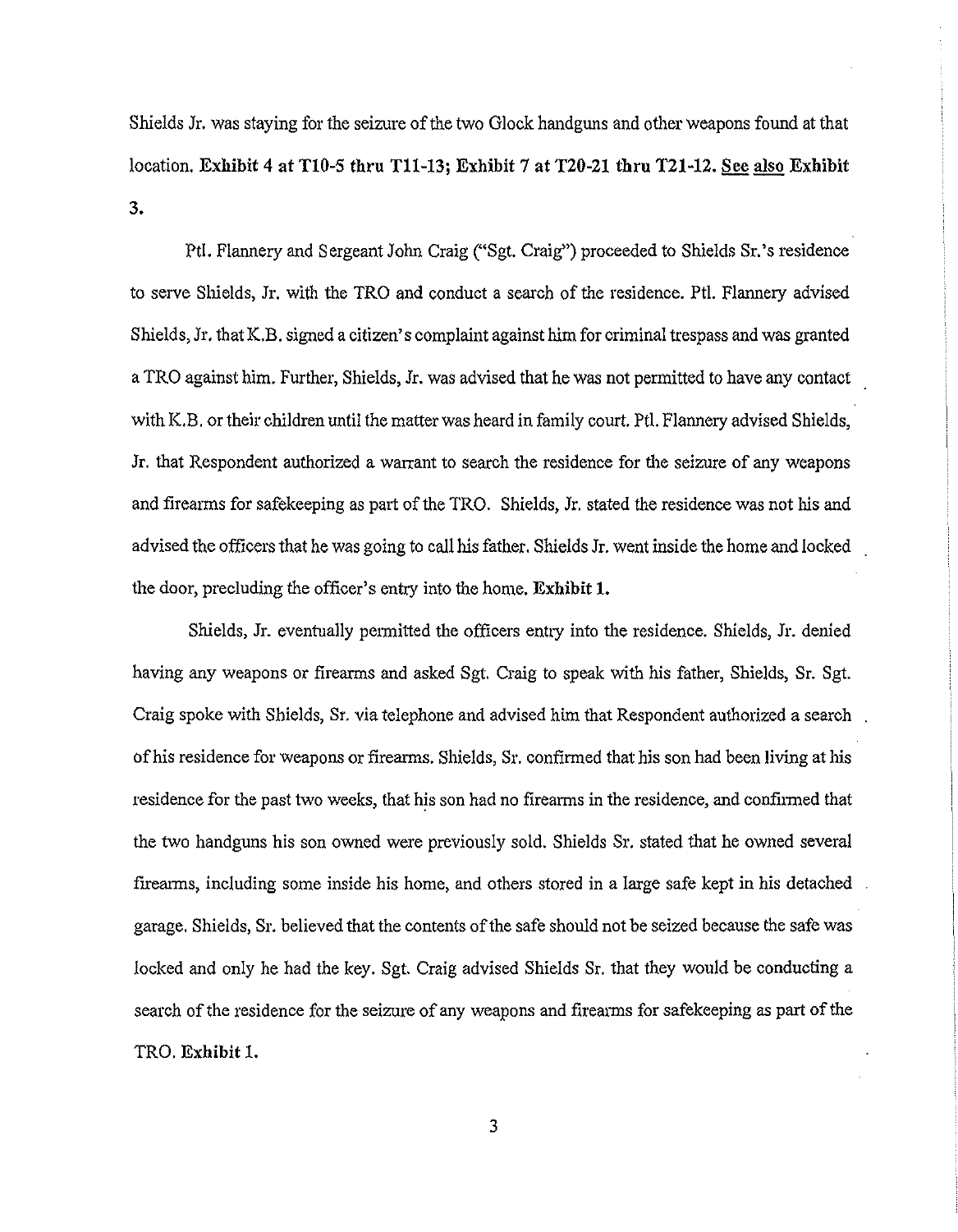Thereafter, Shields, Sr. placed a call to Respondent on Respondent's personal cellular telephone stating that the guns belonged to him, and the police were not going to remove any of his guns. Exhibit 7 at T25-20 thru T26-4. Respondent advised Shields, Sr. that he asked Sgt. Craig to call the prosecutor's office for advice given the circumstances. Exhibit 7 at T26-10-14.

Shields, Jr. showed Sgt. Craig the safe in the garage, which was approximately 7 to 8 feet tall. Due to its size and weight, Sgt. Craig determined the safe was immovable. Sgt. Craig requested an Assistant Prosecutor ("AP") contact him to advise how to proceed with the safe. While waiting for an AP to return his call, Sgt. Craig received a telephone call from Respondent. Respondent advised Sgt. Craig that Shields, Sr. contacted him about the search warrant for weapons, confirmed that the weapons belonged to Shields, Sr., and advised that his garage safe was inaccessible to others. Respondent advised Sgt. Craig that since the safe was inaccessible to others, he was not going to require the officers to remove the gun safe from the property. Exhibit 7 at T28-9-24. See also Exhibit 1.

Sgt. Craig subsequently received a call back from a Gloucester County AP and explained the situation in respect of the search warrant issued by Respondent and the specifics regarding the firearms safe in Shields Sr.'s garage. The AP advised Sgt. Craig that since Respondent determined the safe did not need to be accessed at that time, he was to continue with the search of the rest of the residence and properly document that the safe was in the garage. **Exhibit** 1.

#### **B. MISCONDUCT COMMITTED**

Respondent, by his conduct as set forth above and as charged in the Committee's Formal Complaint dated May 5, 2021, violated Canon 1, Rule 1.1 and Rule 1.2, Canon 2, Rule 2.1, Rule 2.2, and Rule 2.3(A), Canon 3, Rule 3.6(C), Rule 3.8, and Rule 3.17(B) of the Code of Judicial Conduct, and Rule 1:12-1 (g) of the New Jersey Rules of Court.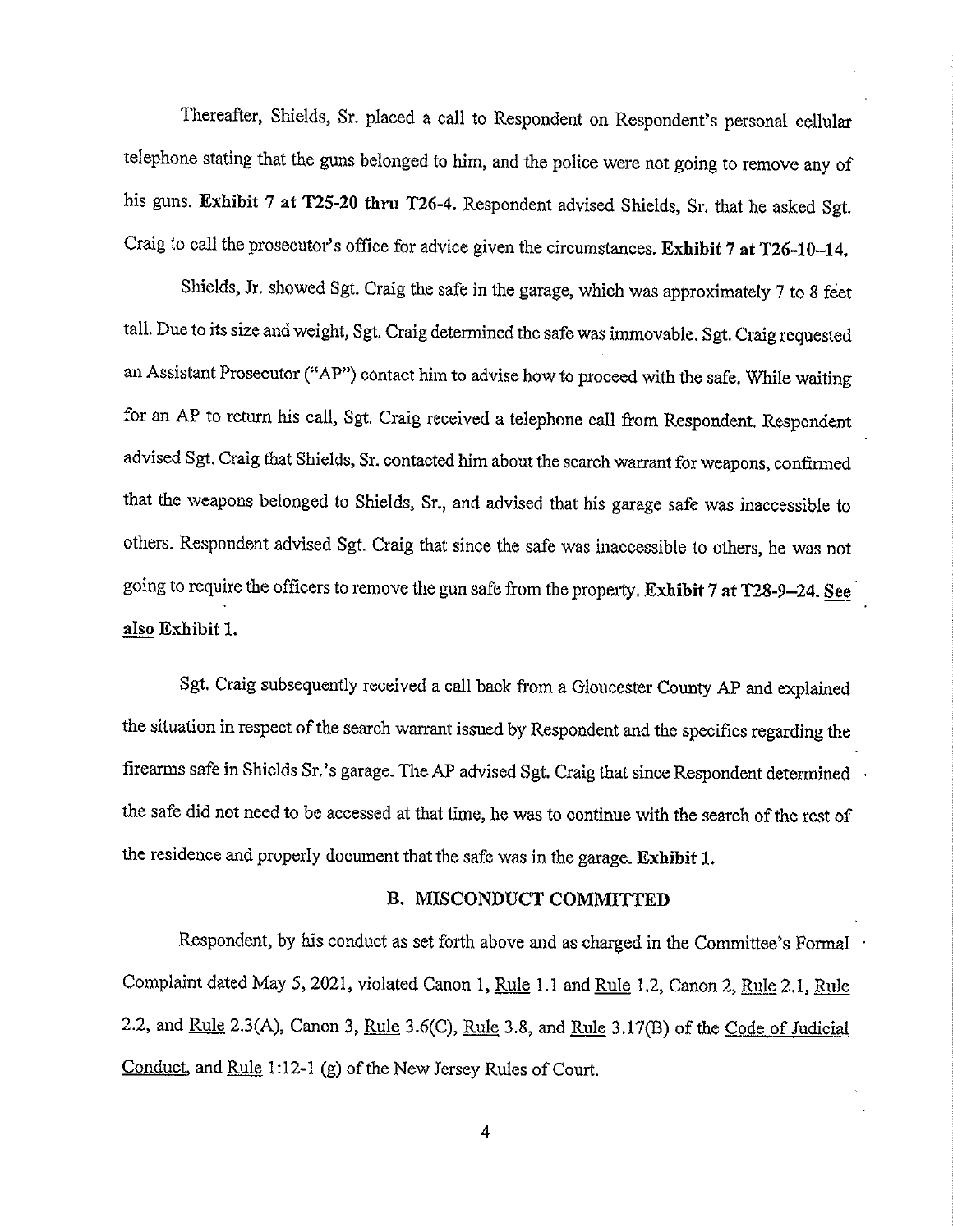#### **C. AGGRAVATING/ MITIGATING CIRCUMSTANCES**

On March 9, 2021, the Supreme Court publicly reprimand Respondent for practicing law in the form of a professional corporation without obtaining and maintaining in good standing a policy of professional liability insurance and for practicing law and presiding over multiple court matters as a municipal court judge from October 17, 2017 to March 29, 2018, despite his administrative ineligibility to practice law based on his failure to comply with the Supreme Court's mandatory IOLTA requirements. Respondent agrees that his prior judicial discipline serves as an aggravating factor. No mitigating circumstances have been presented.

### **D. AGREED DISCIPLINARY SANCTION AND LEGAL PRECEDENT**

The agreed disciplinary sanction is a range between public reprimand and public censure, which considers Respondent's conflict of interest for which his recusal from the Shields matter was required and his appearance of a bias in favor of Shields, Sr. (Count I), Respondent's abuse of office in amending the search warrant to exclude the search and seizure of Shields, Sr.' s firemms safe for Shield's Sr.'s benefit (Count II), Respondent's *ex parte* communication with Shields,  $Sr.,$  (Count III), and his failure to follow appropriate procedures as set forth on the TRO. when amending the search and seizure warrant (Count IV).

This recommendation of a range between a public reprimand and a public censure is based upon the Supreme Court of New Jersey's decisions in In re Elias, 195 N.J. 191 (2008) (censuring municipal court judge for engaging in an impermissible *ex parte* communication with a litigant, for engaging in a conflict of interest, and dismissing a ticket off the record and not in open court); In re Miniman, 195 N.J. 276 (2008) (reprimanding a municipal court judge for engaging in a conflict of interest by granting a Temporary Restraining Order for his municipal court administrator); In re Rivera-Soto, 192 N.J. 109 (2007) (censuring the Justice for engaging in a course of conduct that created the risk that the prestige and power of his office might influence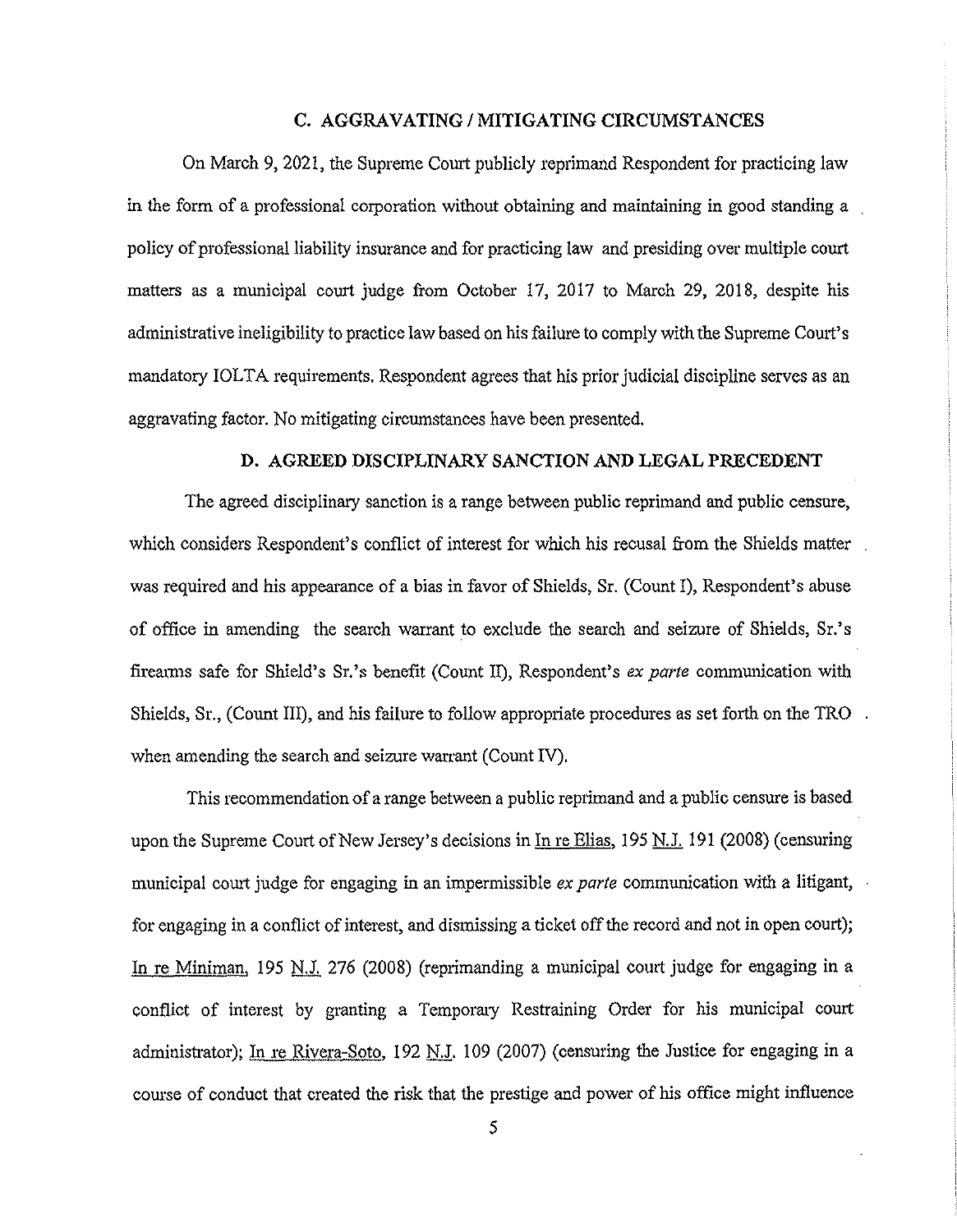and advance his son's private interests); In re McElroy, 179 N.J. 418 (2004) (reprimanding a municipal comt judge for giving a friend who was a defendant in a traffic case a message on his business card to hand to the municipal prosecutor requesting a downgrade); In re Murray, 92 N.J. 567 (1983) (reprimanding a municipal court judge for sending a letter on behalf of a client to another municipal judge in which he identified his judicial office); In re Baptista,  $205$  N.J. 316 (2011) (repiimanding a municipal comt judge for appearing at the police department to discuss his son's complaint with police officers who regularly appeared before him, using the police department to ascertain the contact information for the mother of the alleged responsible party, insulting that mother, , and lacking candor when testifying before the ACJC).

Given Respondent's acknowledged failures to comply with the Code of Judicial Conduct, his prior disciplinary history, as noted herein, and the judicial disciplinary precedent, the agreed upon range of disciplinary sanction is between a public reprimand and a public censure.

#### E. **RESPONDENT REPRESENTATIONS**

By entering this Stipulation of Discipline, Respondent agrees that this disciplinary action will proceed directly to the Committee, by way of application for discipline by consent, for its review and consideration on the written record, in accordance with  $R$ , 2:15-15A(b)(3). No further documentation beyond the record submitted will be accepted by the Committee.

Respondent understands that should the Committee grant the application for discipline by consent and accept the recommendation herein, the Committee shall submit the written record to the Supreme Court for further action, in accordance with Rule  $2:15-15A(b)(4)$ . Respondent understands that in the event the motion for discipline by consent is denied by the Committee, the disciplinary proceeding shall resume as if no motion had been submitted and this Stipulation shall not be evidentiaiy.